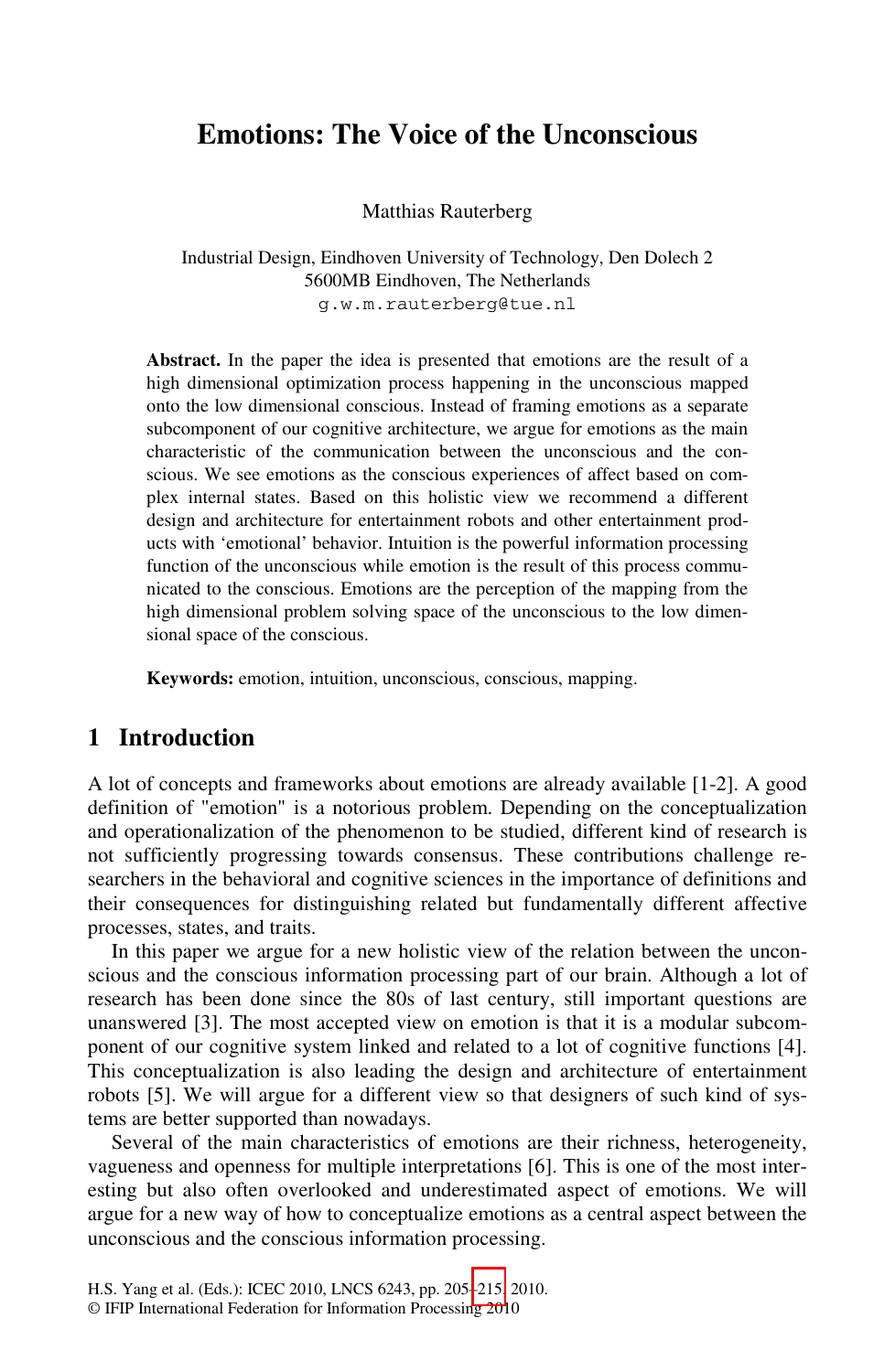## **2 Emotion, Unconscious and the Mapping Problem**

In this section throughout we discuss the state of art and beyond for concepts about emotion, unconscious and mappings from high dimensional spaces to low dimensional spaces.

#### **2.1 Concepts of Emotions: The State of Art**

Several cognitive functions can be ordered according to their required internal processing time throughout life span (from milliseconds for reflexes till months for moods and drives; see Figure 1). Proper design of entertainment systems has the potential to stimulate and influence most of these functions. The primary cognitive functions are: *reflexes*, *sensations*, *thoughts*, *dreams*, *emotions*, *moods*, and *drives*.



**Fig. 1.** Time scale of some cognitive functions (adopted from [7])

These different cognitive functions are linked to different control systems (bold black in Figure 2) of our body. In turn, these links help us design the right interaction (italic in Figure 2) through various body parts and control systems. To achieve users' emotional involvement, one needs to address these interactions with the right channels (as the examples given to the right of Figure 2). "Emotional states are defined by myriad changes in the body's chemical profile; by changes in the state of viscera; and by changes in the degree of concentration of varied striated muscles of the face, throat, trunk, and limbs. But they are also defined by changes in the collection of neural structures which cause those changes to occur in the first place and which also cause other significant changes in the state of several neural circuits within the brain itself" [2, p. 282]. The human unconscious can be framed by the genetic reproduction system, the peripheral nervous system (PNS) and the central nervous system (CNS). These three distinct systems contribute to unconscious information processing. Each of them has certain subsystems which are directly related to emotional feelings (see Figure 2). One of the main differences between these subsystems is the cycle time to process incoming signals to actions executed (from milliseconds to hours or even months; see Figure 1). All of these processes are related in one or the other way to affects and emotions [8].

Research in psychology has tried to structure prototypical emotional feelings into discrete basic categories [9-10]. Because emotions are complex, diverse and with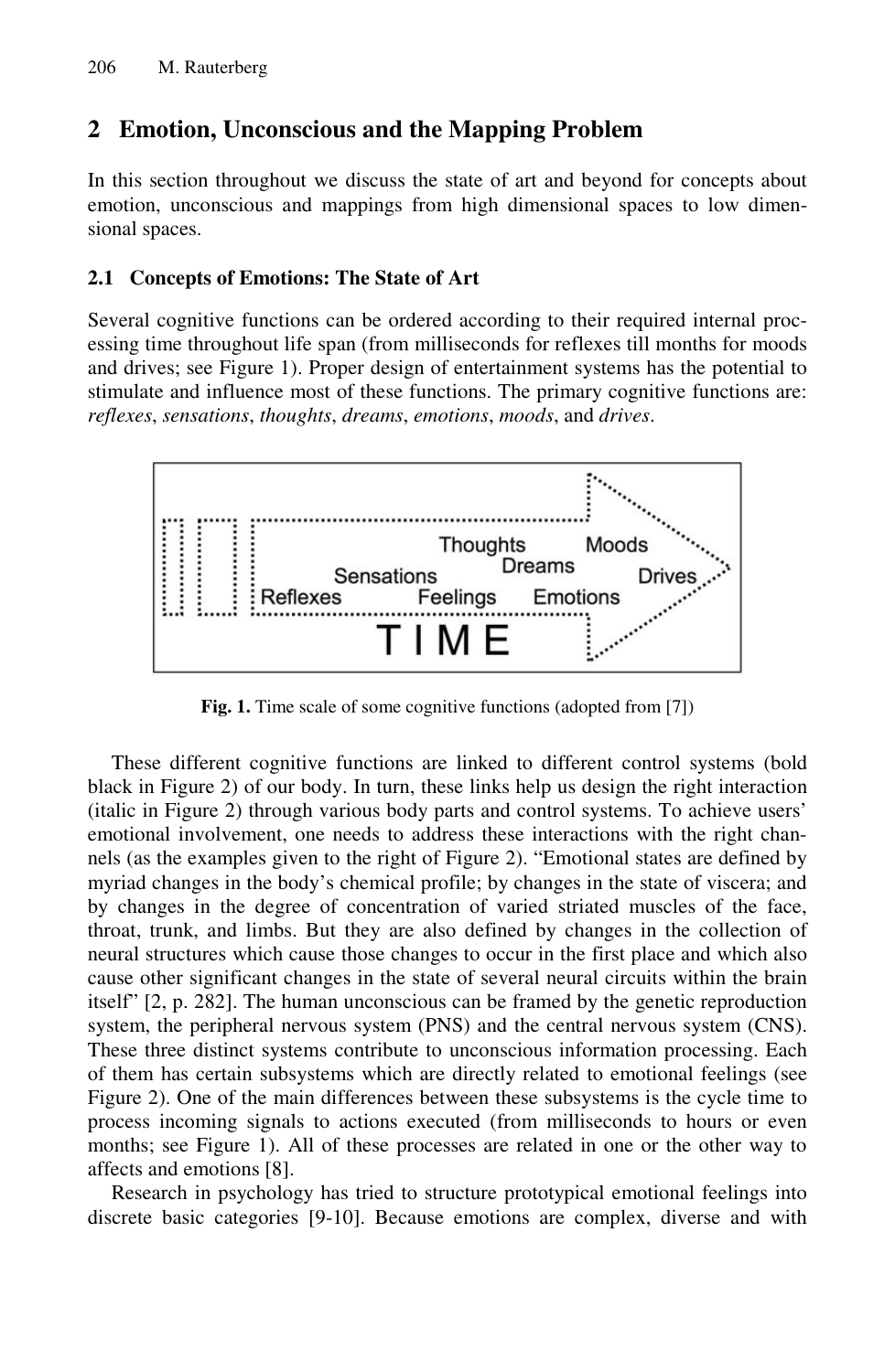multiple facets there are different ways to construct these basic categories. The boundaries of the phenomenon *emotion* are so blurry that almost every feeling, mood and other internal perceptions can be categorized as an emotion. The phenomenon *emotion* is too broad to fit into one single scientific category. Emotions vary along certain dimensions (i.e. intensity, amount of pleasure, degree of activation, etc.).



**Fig. 2.** From human control mechanisms to entertainment [Central Nervous System (CNS), Peripheral Nervous System (PNS)] (adopted from [7])

One of the most prominent models is based on two dimensions: 'unpleasantpleasant' and 'activation-deactivation' as the core affect [11]. "Emotion categories do not cluster at the axes, and thus the structure of emotion has been said to be a circumplex. Nevertheless, although we are among those who emphasize such findings, we now believe this dimensional structure represents and is limited to the core affect involved. Prototypical emotional episodes fall into only certain regions of the circumplex" [9, p. 807] (see Figure 3).

The combination of the two object-less dimensions 'pleasure-displeasure' and 'activation-deactivation' might capture most emotions but certainly not all. Cognitive information processing, intuition and behavioral planning can account for the myriad manifestations of emotions. The approach so far to capture emotions is dimensional and in addition limited. "The process of changing core affect is not fully understood, but the important point here is the complexity of the causal story" [12, p. 148].

Lane [13] goes even a step further by relating neural correlates to conscious emotional experience. He put forward a hierarchical model as follows [neuroanatomical structure/psychological function; however a one-to-one mapping between neuroanatomy and psychology is not intended]: brainstem/visceral activation, diencephalon/action tendencies, limbic/discrete emotion, paralimbic/blends of emotion, and prefrontal cortex/blends of blends. We can conclude that emotions can be based on conscious and unconscious information processing. Both processes have influences on actual behavior, behavior control and internal adaptation through learning.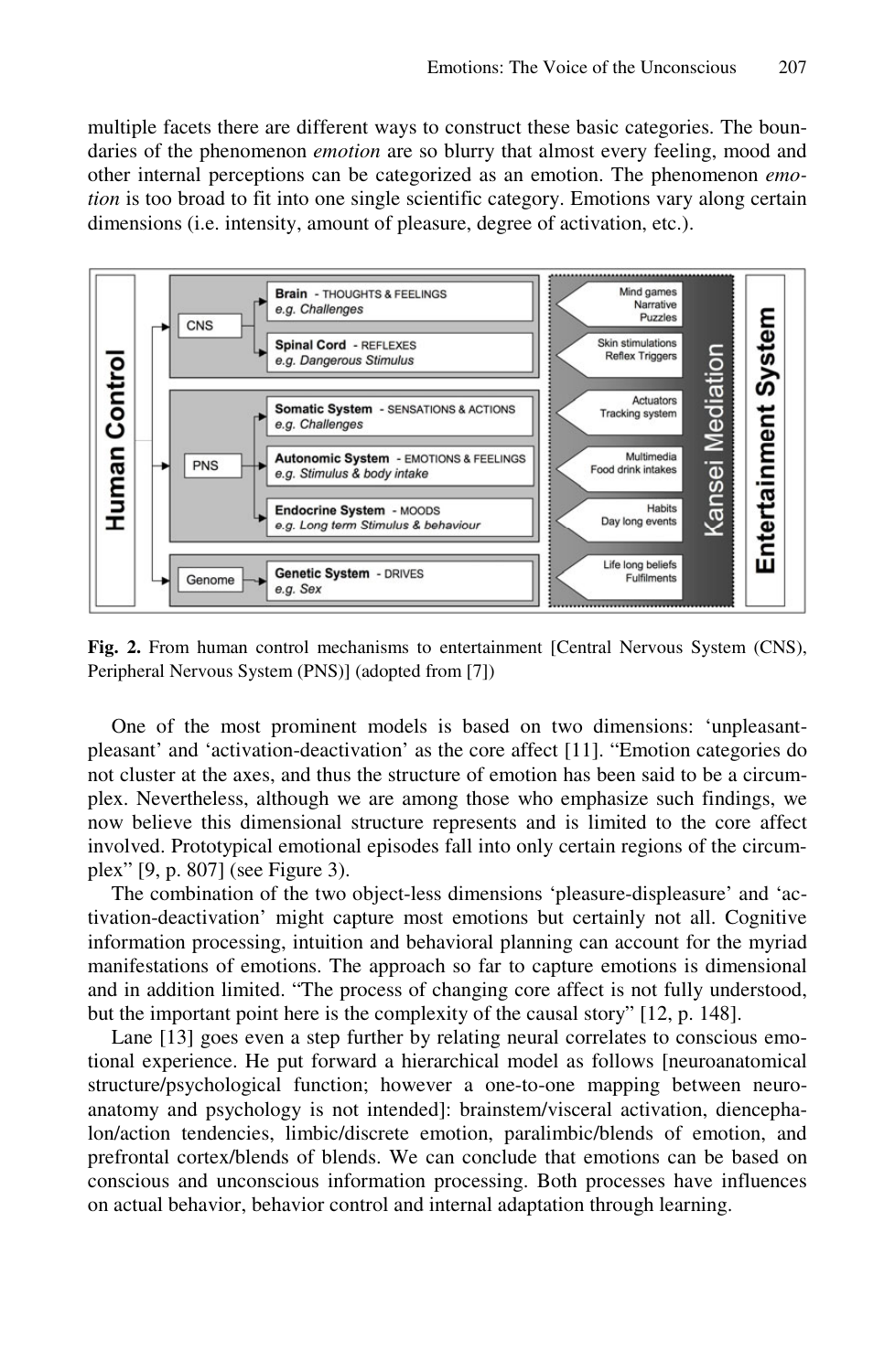Although emotions are complex phenomena and rich in content, main stream psychology tries to capture them in less complex models and frameworks. If we want to maintain the richness in our understanding of emotions, we probably have to change our view. Before we come back to this we will first introduce the unconscious cognitive functions.



**Fig. 3.** The two dimensional core affect model (adapted from [12])

#### **2.2 The Power of the Unconscious**

When we think of being conscious, we think of being awake and aware of our surroundings (see [14] for more). Being conscious also means being aware of ourselves as individuals. Mostly, people tend to think of being conscious as being alive. We tend to think that the person should be responsive to the surrounding environment to be conscious. Being in a coma is considered to be the opposite of conscious, so called non-conscious or unconsciousness. There are at least three forms of consciousness for humans: (1) the conscious state; (2) the subconscious state; and (3) the unconscious state. In the scope of this paper the unconscious state is fully operational and functional for a normal human living as a parallel background process of our mind and body, we are just not aware of, e.g. activities of the cerebellum. The subconscious can be turned into conscious (i.e. by paying attention to subconscious activities); the unconscious normally is not available to the conscious. The remaining question is how – if at all- does the unconscious communicate with the conscious?

The conscious part of the brain is investigated already for a long time. One of the important results is the limitations of the information processing capacity of the short-term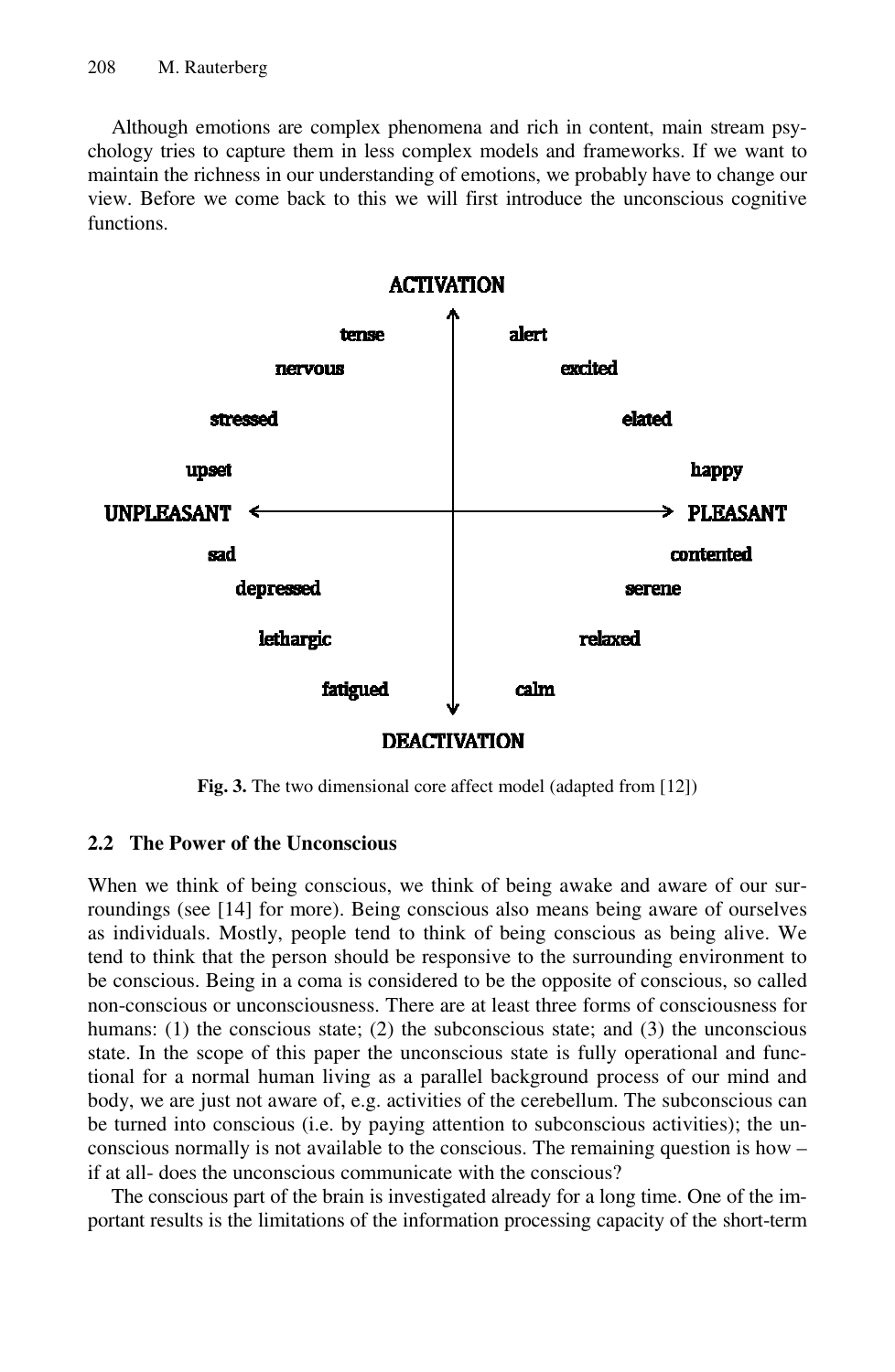memory [15]. In his classic paper Miller [16] found that the conscious information processing capacity is limited to seven (plus or minus two) chunks or dimensions [17]. This conscious part is mainly described as the short-term or working memory to emphasize its role in decision making and controlling behavior.

Consciousness is a topic for which either there exist no acceptable description, definition and explanation or, and this depends on one's point of view, there are far too many and far too divergent ones. Most definitions from the Western world are resulting in a dualism [18]. This dualism has created a schism between mind and body that does not necessarily exist and that has been a key, not necessarily a correct one, in the Western world understanding of consciousness. Even today's literature is full of reference to the mind and the body as if it has been established beyond doubt that there was indeed a separation [19]. The illusory Cartesian self is more and more challenged by biological and neurofunctional evidences that point to consciousness as an emergent property of competing and successive brain processes. Unconscious and conscious play a role in the initiation and performance of voluntary actions [20-22]. Both action and expression originate in the unconscious [23]. They are probably then vetoed by emotions and moods [24]. Actions and expressions not vetoed are then performed [25].

In the dualist approach, the mind is conscious and the body unconscious. Outside cognitive and brain sciences was and still is a primacy of conscious over unconscious [1]. Interestingly enough, recently one of the pioneers of artificial intelligence started to recognize the importance of the sub-, respectively the unconscious [26]. The unconscious activities of the human mind are hidden under and are controlled by consciousness (the word oppressed is often used). In the emergent view however, there is no such separation between mind and body and consciousness is said to be an emerging property of unconsciousness. It is moving away from the concept of conscious oppression of perception and expression into the concept of emerging perception and expression. Nakatsu, Rauterberg and Salem [22] show a model of the different views of the relationship between human consciousness and sub-consciousness, now (dualist view) and in the future (emergent view).

An iceberg can serve as a useful metaphor to understand the unconscious mind [27-28]. As an iceberg floats in the water, the huge mass of it remains below the surface. Only a small percentage of the whole iceberg is visible above the surface. In this way, the iceberg is like the mind. The conscious mind is what we notice above the surface while the sub- and unconscious mind, the largest and most powerful part, remains unseen below the surface. The unconscious mind holds all awareness that is not presently in the conscious mind. All activities, memories and thoughts that are out of conscious awareness are by definition sub- or even unconscious. Scherer [28] assumes that a large part of emotions functions in an unconscious mode and only some parts will emerge into conscious. But what does this relationship between unconscious and conscious look like?

Recent investigation in cognitive psychology of the conscious and unconscious are promising. Most of the brain's energy consumption is *not* used for processing responses to external stimuli as usually assumed; but what is this enormous amount of brain energy then for? [29-30] One promising aspect of unconscious information processing is finding optimal solutions in the multidimensional sensor and knowledge space of the unconscious for controlling behavior by situated forecasting throughout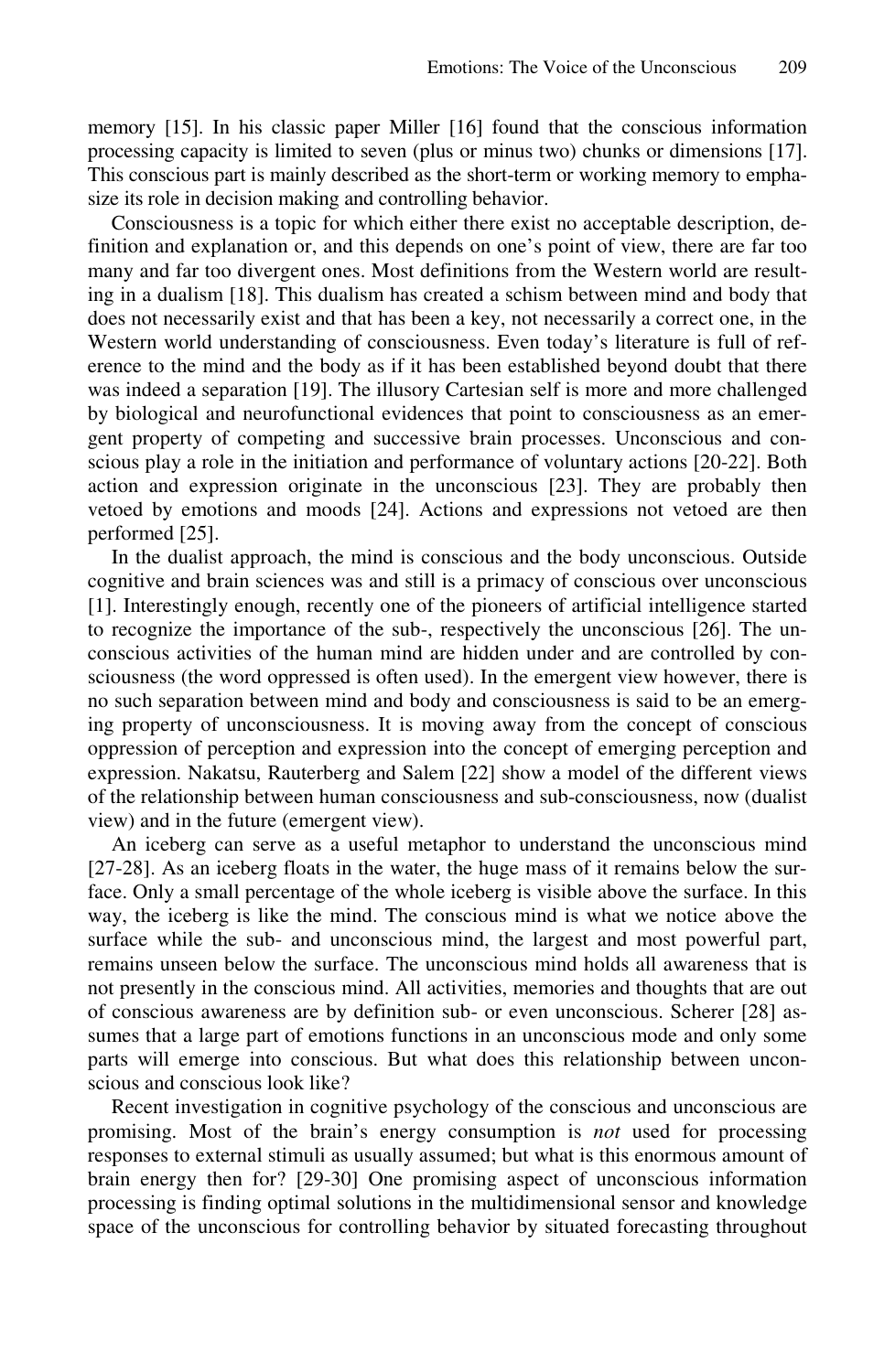the near and far future. But how does the unconscious communicate these 'solutions' to the conscious? Before we can provide an answer, we have to introduce the 'mapping problem' from a high (i.e. unconscious) to a low dimensional (i.e. conscious) processing space. The following chapter is purely metaphorical, all introduces concepts have no technical meaning in the context of this paper.

#### **2.3 Mapping from High to Low Dimensional Spaces**

A standard problem in several research areas is the visualization of results found in a high dimensional space into the two dimensional (2D) space of a plane surface. This problem is quite old and several solutions are already developed, depending on the particular mapping problem [31-33]. To introduce into these approaches we will shortly discuss this classic 3D-2D example. Abbott [34] wrote the book 'Flatland'. Flatland has only two dimensions, and is populated with lines (females), triangles, squares, polygons, and circles; these inhabitants perceive their 2D environment differently than we do perceive our three dimensional (3D) environment. The basic idea is to explain the main differences about a fourth dimension beyond our 3D world. Flatlanders cannot understand a third dimension, and we have the same trouble with 4D, and even for higher dimensions. In Flatland for example is the ball from a 3D world perceived as changing sizes of circles, the 2D 'shadow' (see Figure 4).



**Fig. 4.** The projection of a ball shaped 3D object on a 2D surface results in its form of a flat circle (from http://mdchristian.com/Normal\_Projections.html)

Rucker [35] goes beyond Abbott's idea by taking the 2D world of the Flatlanders into curved space, black holes, and beyond. Banchoff [36] describes the problem of mappings between different dimensional spaces in more technical terms, applying several mapping methods to the design of computer graphics and other graphical shapes. He uses techniques of slices, projections, shadows, and generalization. The most practical part is learning to count the number of faces, vertices, and edges in a 4D (and higher) hypercube. The mapping downwards into a three dimensional space of a hypercube results in eight different cubes. If we now assume that the unconscious information processing often described as intuition [37-38] takes place in a high dimensional space, then we have to question how the solutions found in this high dimensional space can be mapped into a low dimensional space, the conscious reasoning?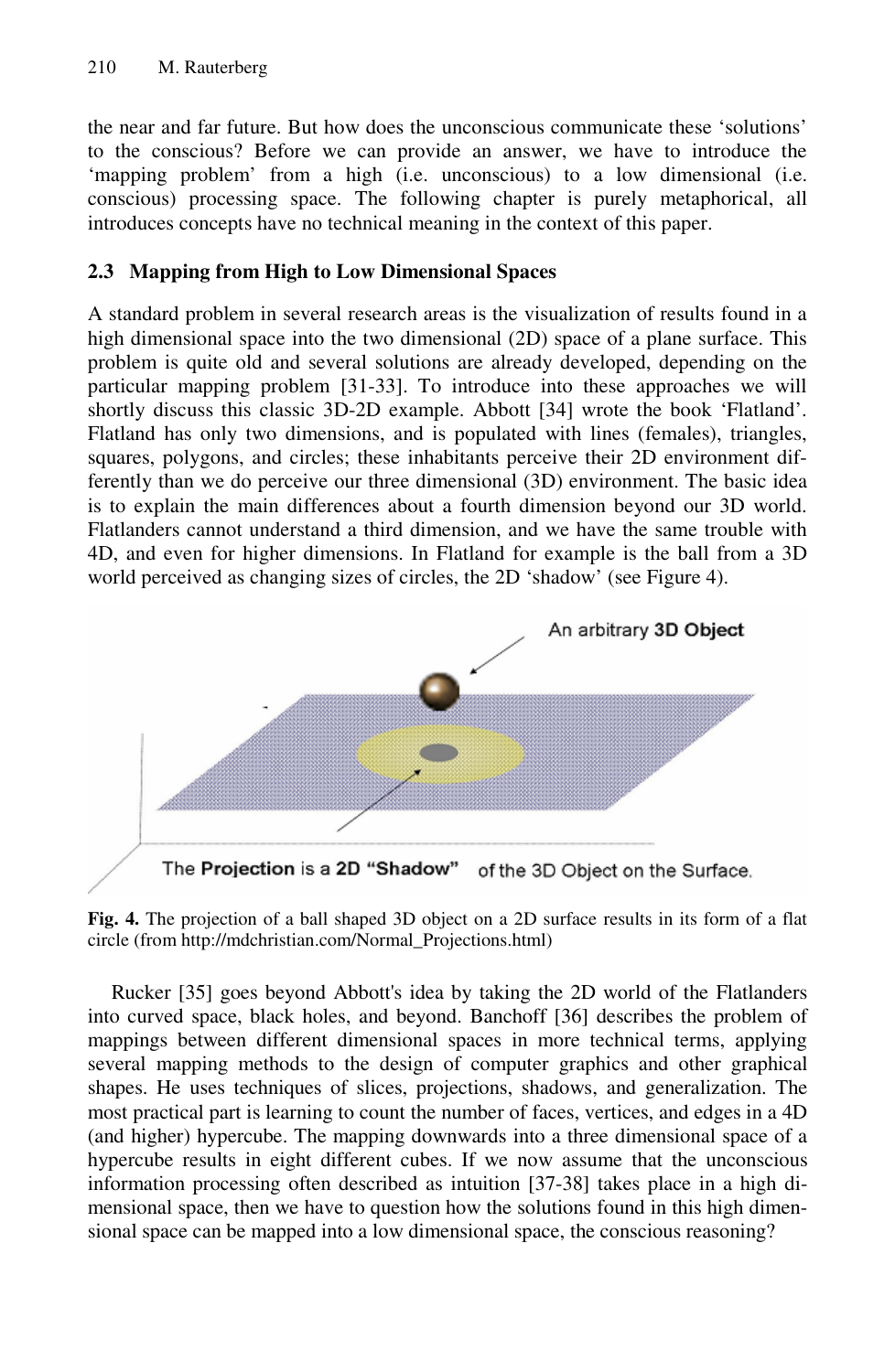### **3 From Unconscious to Conscious**

Decades ago, Dreyfus questioned already the rational approach of cognitivism by excluding intuition, etc. [39]. Since then luckily a lot of research – in particular in psychology –have shown the growing interests in phenomena like tacit knowledge [40], intuition [37-38] and the unconscious [41]. Scherer assumes that a large majority of cognitive processes related to emotions are unconscious and "that only some of these processes (or their outcomes) will emerge into consciousness for some time" [28, p. 312]. First we have to show that the conscious and the unconscious are separated but related. Kahneman clearly operates on the assumption that both systems are distinct [42], and the unconscious is fallible. He describes the unconscious as 'intuition' and the conscious as 'reasoning'; both systems have clear complementary characteristics (see Table 1). Dienes and Scott conclude that the structural knowledge is really divided between the unconscious and the conscious [43].

**Table 1.** The two primary cognitive systems: intuition/unconscious and reasoning/conscious. (Adapted from [42, p. 1451])

| <b>INTUITION</b>     | <b>REASONING</b>     |
|----------------------|----------------------|
| Fast processing      | Slow processing      |
| Parallel processing  | Serial processing    |
| Automatic processing | Conscious controlled |
| Effortless           | Effortful            |
| Associative          | Rule governed        |
| Slow learning        | Flexible, adaptive   |
| Emotional / 'hot'    | Neutral / 'cold'     |

Recent investigations in cognitive psychology of the nature of conscious and unconscious information processing are promising. Most of the brain's energy consumption is *not* used for processing responses to external stimuli; but what is this brain energy then for? [29-30]. One possible answer is for sub- or even unconscious information processing that guides behavior through situated forcasting. "Emotions are part of the biological solution to the problem of how to plan and carry out action aimed at satisfying multiple goals in environments which are not perfectly predictable" [11, p. 35]. According to the 'deliberation-without-attention' effect [44] it is not always advantageous to engage in intensive conscious 'decision making' alone. On the basis of recent insights into the characteristics of conscious and unconscious thought, Dijksterhuis et al. [27] tested the hypothesis that simple choices produce better results after conscious information processing, but that choices in complex situations should be left to unconscious information processing. It was confirmed in several studies on consumer choice that purchases of complex products were viewed more favorably when decisions had been made in the absence of attentive deliberation. In addition, Dijksterhuis, Bos, Nordgren, and van Baaren [30, 45] could show the advantages of the unconscious information processing for complex processing, and therefore they open a door to a new view on the relationship towards the power of the unconscious [22, 44, 46]. Dienes and Scott showed in their experiments that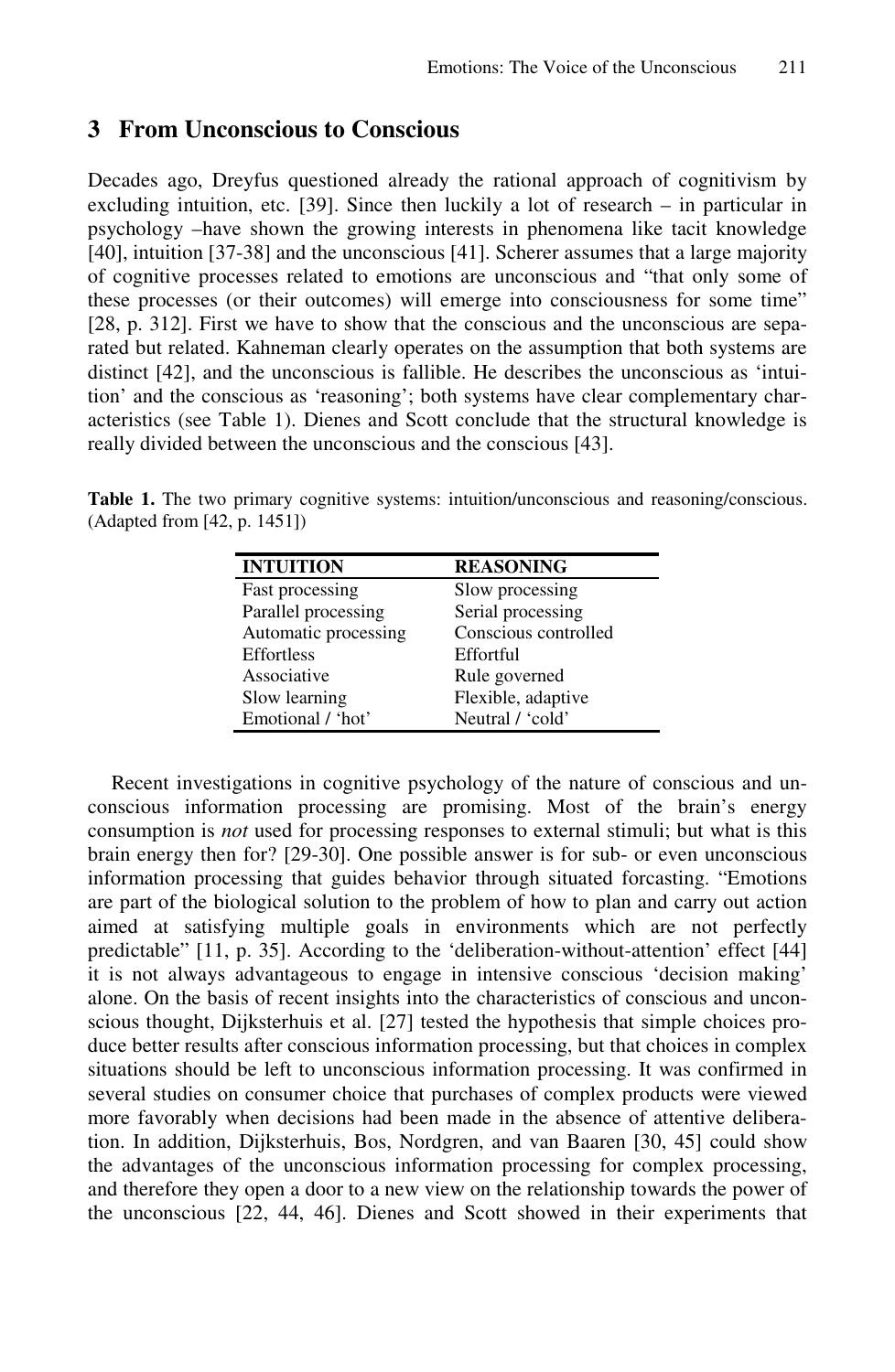conscious structural knowledge is associated with greater consistency in making errors than the unconscious [43, p. 348].

#### **4 Discussion and Conclusions**

The emotion experience and other cognitive activities are not separate, independent and distinctive processes, but should be conceptualized as a gradient in the interaction between cognitive activities (i.e. thoughts, memories, beliefs, etc.) [6]. "Brain structures at the heart of neural circuitry for emotion (e.g., the amygdale) impact cognitive processing from early attention allocation through perceptual processing to memory" [6, p. 390]. It seems not possible to explain how neural activities instantiates emotions if we conceptualize emotions as an independent cognitive process.

If we assume that emotions are perceived as important aspects in relation with other cognitive functions than we could go so far to conceptualize emotions as the appearance of these cognitive processes to our conscious. This is an internal perception loop about the own mental and bodily states [11, 47]. If we assume further that the information processing capacity of the unconscious is several magnitudes higher than the conscious, and both systems are somehow separate systems, we have to answer the question how do these two systems communicate with each other. Our idea is that emotions can play this role as the 'voice of the unconscious' in telling the conscious the solutions found in a high dimensional space. Anecdotal evidence shows that excellent ideas (i.e. Eureka experiences) are accompanied by very positive emotions. This is a way of our unconscious telling us something great is happening [48]. We see emotions as the conscious experiences of affect based on unconscious complex internal states and processes. This unconscious processing ends in an emotion as the result of a high dimensional optimization process to be further processed by the conscious part. But these emotions are not only to inform the conscious, they also communicate to the social context around us. Our whole body language is also part of the emotional expression space for the adjustment of social relations [11, 49].

Applying this view to the design of entertainment systems, in particular entertainment robots with human like behavior, we recommend implementing a high dimensional processing unit (mainly sensor data input related to models of the systems itself as of the environment) that maps the found solution of situated forecasting into a low dimensional action control unit, instead of implementing a separate emotion unit [4-5]. This mapping is 'colored' as emotions, primarily for external purposes in social communication expressed via the nonverbal behavior of the entertainment system. In this sense non-verbal expressions are communicating directly to the unconscious of the 'social' environment.

## **5 Future Work**

To realize the conclusions above in entertainment or other interactive products we have to change our whole view on how to design such kind of systems. Although a lot of bio inspired software and hardware architectures are already part of the state of art, we recommend to focus first on the split between unconscious (UPU) versus conscious processing units (CPU) ('intuition' versus 'reasoning' as described in Table 1).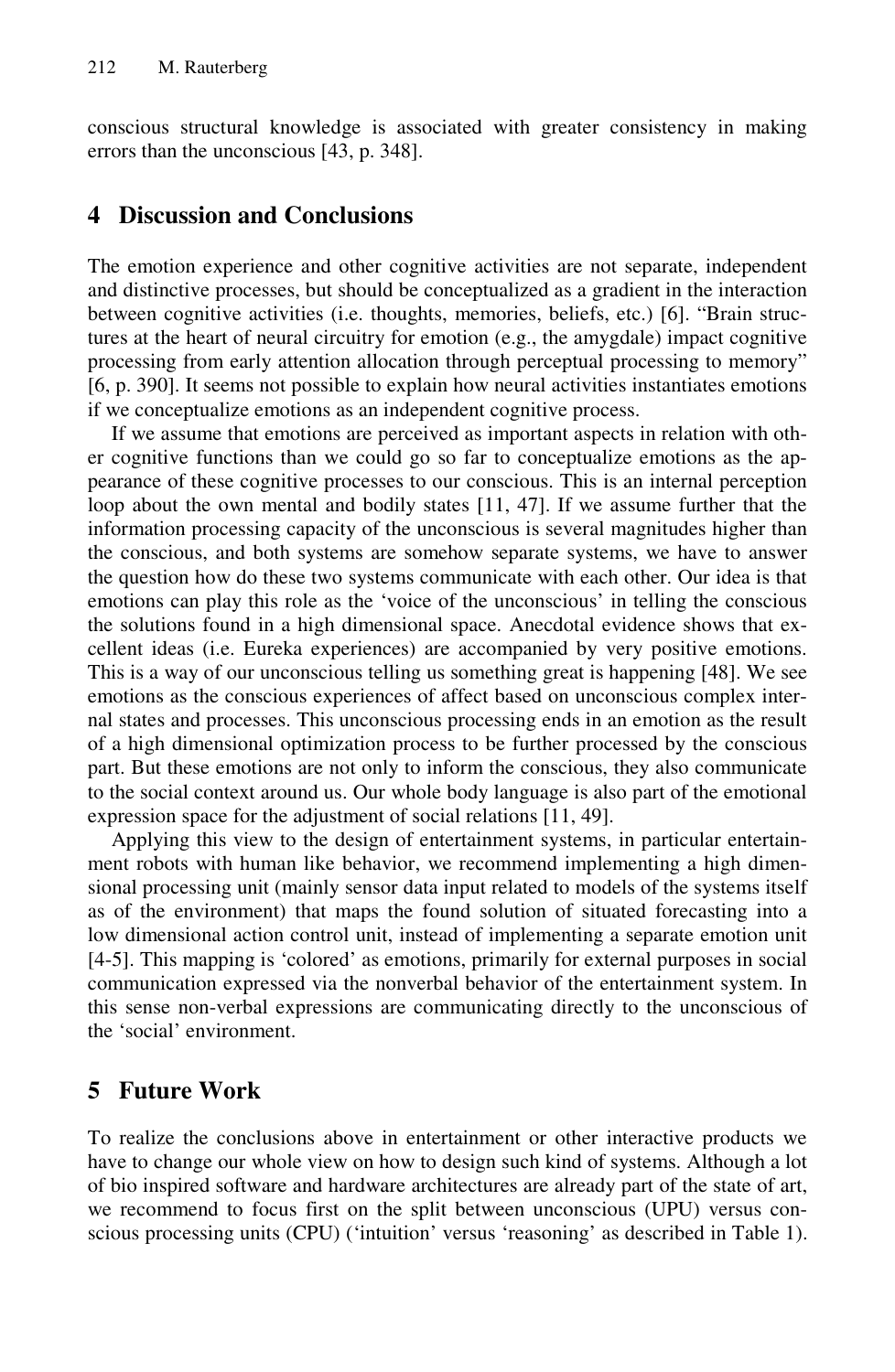The UPU is mainly characterized by fast, parallel processing based on associative principles [50-51] with an associative memory structure [52]. The main functions of this UPU are problem solving in a high dimensional space and the situational forecasting [14]. Due to the time required for sensor input, signal processing and actuator output the system is always time wise behind reality. To bridge this (even small) time lack forecasting based on situational models of the environment (incl. most important events and objects in it) is needed (similar to [53]). For the CPU standard software and hardware architectures are probably sufficient. The communication between UPU and CPU has to be expressed on the system's surface as a kind of non-verbal expressions with emotional values [54]. The main remaining question is how to specify and implement the communication between UPU and CPU, the voice of the unconscious.

**Acknowledgements.** About 25 years ago I was heavily engaged in a discussion with Rainer Landmann in Hamburg (Germany) during a long night in front of an open fire. Thanks to this friend I can present the main idea in this paper. As you can see, most of the references are younger than 25 years; hence this is the main reason why I had to wait so long. More recently, I am also very grateful for the constructive comments of Ap Dijksterhuis on earlier versions of this paper.

## **References**

- 1. Ortony, A., Clore, G.L., Collins, A.: The cognitive structure of emotions. Cambridge University Press, Cambridge (1988)
- 2. Damasio, A.: The feeling of what happens Body, emotion and the making of consciousness. Vintage, London (2000)
- 3. Ortony, A., Turner, T.J.: What's basic about basic emotions? Psychological Review 97, 315–331 (1990)
- 4. Dörner, D., Hille, K.: Artificial souls: Motivated emotional robots. In: IEEE International Conference on Systems, Man and Cybernetics: Intelligent Systems for the 21st Century, pp. 3828–3832. IEEE Press, Piscataway (1995)
- 5. Itoh, K., et al.: Mechanisms and functions for a humanoid robot to express human-like emotions. In: Proceedings of the IEEE International Conference on Robotics and Automation, pp. 4390–4392. IEEE Press, Los Alamitos (2006)
- 6. Feldman-Barrett, L., et al.: The experience of emotion. Annual Review of Psychology 58, 373–403 (2007)
- 7. Salem, B., Nakatsu, R., Rauterberg, M.: Kansei mediated entertainment. In: Harper, R., Rauterberg, M., Combetto, M. (eds.) ICEC 2006. LNCS, vol. 4161, pp. 103–116. Springer, Heidelberg (2006)
- 8. Rolls, E.T.: Precis of the brain and emotion. Behavioral and Brain Sciences 23(2), 177– 234 (2000)
- 9. Russell, J.A., Barrett, L.F.: Core affect, prototypical emotional episodes, and other things called emotion: Dissecting the elephant. Journal of Personality and Social Psychology 76(5), 805–819 (1999)
- 10. O'Rorke, P., Ortony, A.: Explaining emotions. Cognitive Science 18, 283–329 (1994)
- 11. Oatley, K., Johnson-Laird, P.N.: Towards a cognitive theory of emotions. Cognition and Emotion 1(1), 29–50 (1987)
- 12. Russell, J.A.: Core affect and the psychological construct of emotion. Psychological Review 110(1), 145–172 (2003)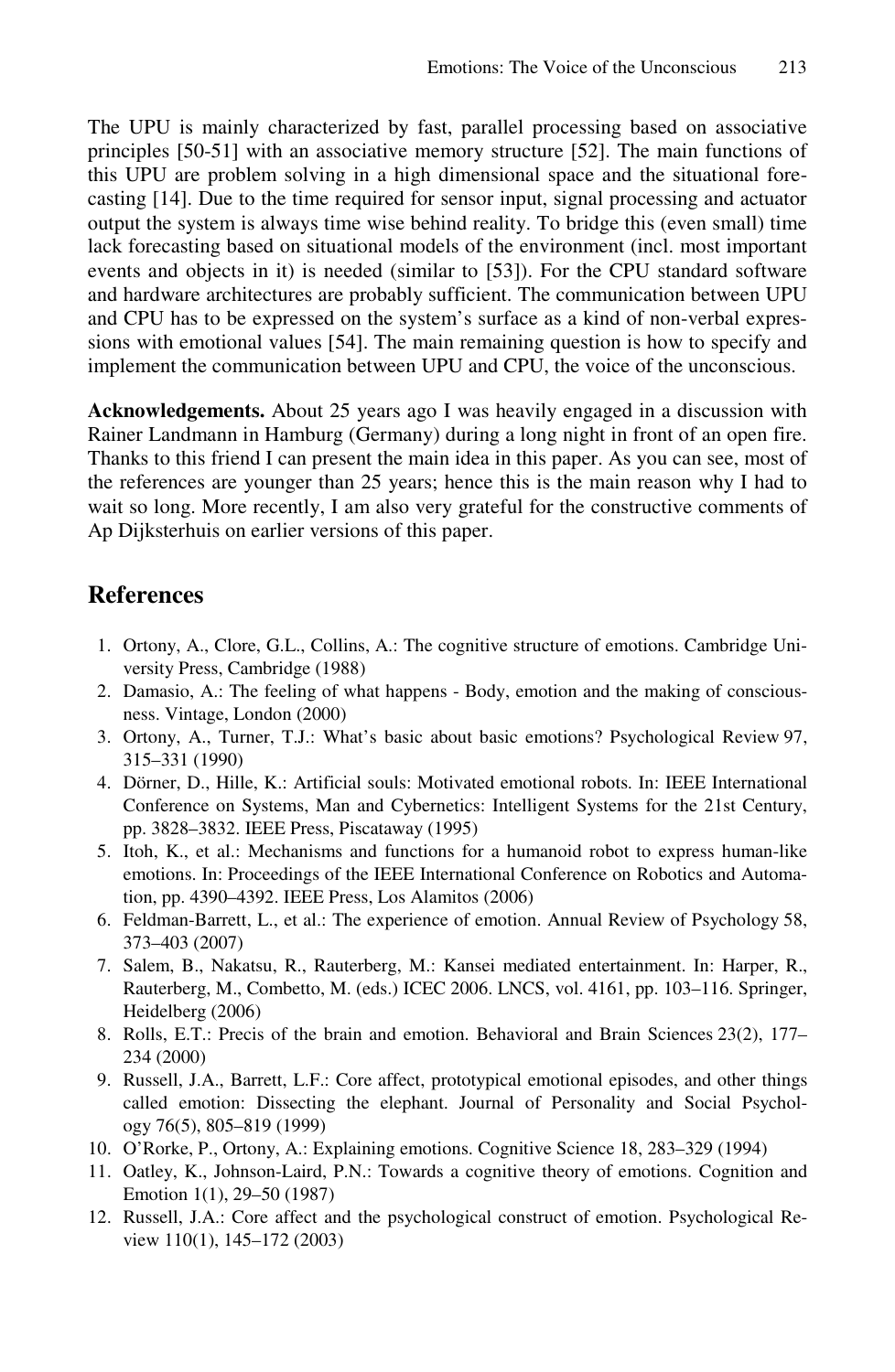- 13. Lane, R.D.: Neural Correlates of Conscious Emotional Experience. In: Lane, R.D.(ed.) Series in Affective Science, pp. 345–370. Oxford University Press, Oxford (2000)
- 14. Rauterberg, M.: Hypercomputation, unconsciousness and entertainment technology. In: Markopoulos, P., et al. (eds.) Fun and Games 2008, pp. 11–20. Springer, Heidelberg (2008)
- 15. Baddeley, A.: The magical number seven: Still magic after all these years? Psychological Review 101(2), 353–356 (1994)
- 16. Miller, G.A.: The magical number seven, plus or minus two: Some limits on our capacity for processing information. The Psychological Review 63(2), 81–97 (1956)
- 17. Simon, H.A.: How big is a chunk?: By combining data from several experiments, a basic human memory unit can be identified and measured. Science 183(4124), 482–488 (1974)
- 18. Boyle, G.J.: Critical review of state-trait curiosity test development. Motivation and Emotion 7(4), 377–397 (1983)
- 19. Dreyfus, H.L., Dreyfus, S.E.: From Socrates to expert systems: The limits of calculative rationality. Technology in Society 6(3), 217–233 (1984)
- 20. Kim, J.: Mind in a physical world An essay on the mind-body problem and mental causation. MIT Press, Boston (2000)
- 21. Dijksterhuis, A., Aarts, H.: Goals, attention, and (un)consciousness. Annual Review of Psychology 61(1), 467–490 (2010)
- 22. Nakatsu, R., Rauterberg, M., Salem, B.: Forms and theories of communication: From multimedia to Kansei mediation. Multimedia Systems 11(3), 304–312 (2006)
- 23. Libet, B.: Can conscious experience affect brain activity? Journal of Consciousness Studies 10(12), 24–28 (2003)
- 24. Brass, M., Haggard, P.: To do or not to do: The neural signature of self-control. The Journal of Neuroscience 27(34), 9141–9145 (2007)
- 25. Libet, B.: Do we have free will? Journal of Consciousness Studies 6(8-9), 47–57 (1999)
- 26. Schank, R.C.: The computer's subconscious. Applied Artificial Intelligence: An International Journal 23(3), 186–203 (2009)
- 27. Dijksterhuis, A., Nordgren, L.: A theory of unconscious thought. Perspectives on Psychology 1(2), 95–109 (2006)
- 28. Scherer, K.R.: Unconscious processes in emotion. In: Feldman-Barrett, L., Niedenthal, P.M., Winkielman, P. (eds.) Emotion and Consciousness, pp. 312–334. Guildford, New York (2005)
- 29. Raichle, M.E.: The brain's dark energy. Science 314, 1249–1250 (2006)
- 30. Raichle, M.E.: A brief history of human brain mapping. Trends in Neurosciences 32(2), 118–126 (2008)
- 31. Tufte, E.R.: Envisioning information. Graphics Press, Cheshire (1990)
- 32. Tufte, E.R.: The visual display of quantitative information. Graphics Press, Cheshire (1983)
- 33. Tufte, E.R.: Visual explanations. Graphics Press, Cheshire (1997)
- 34. Abbott, E.A.: Flatland: A romance of many dimensions. Dover Publications, Mineola (1992)
- 35. Rucker, R.: The fourth dimension: A guided tour of the higher universe. Houghton Mifflin, Boston (1984)
- 36. Banchoff, T.F.: Beyond the third dimension: Geometry, computer graphics, and higher dimensions. W.H. Freeman & Company, New York (1996)
- 37. Khatri, N., Ng, H.A.: The role of intuition in strategic decision making. Human Relations 53(1), 57–86 (2000)